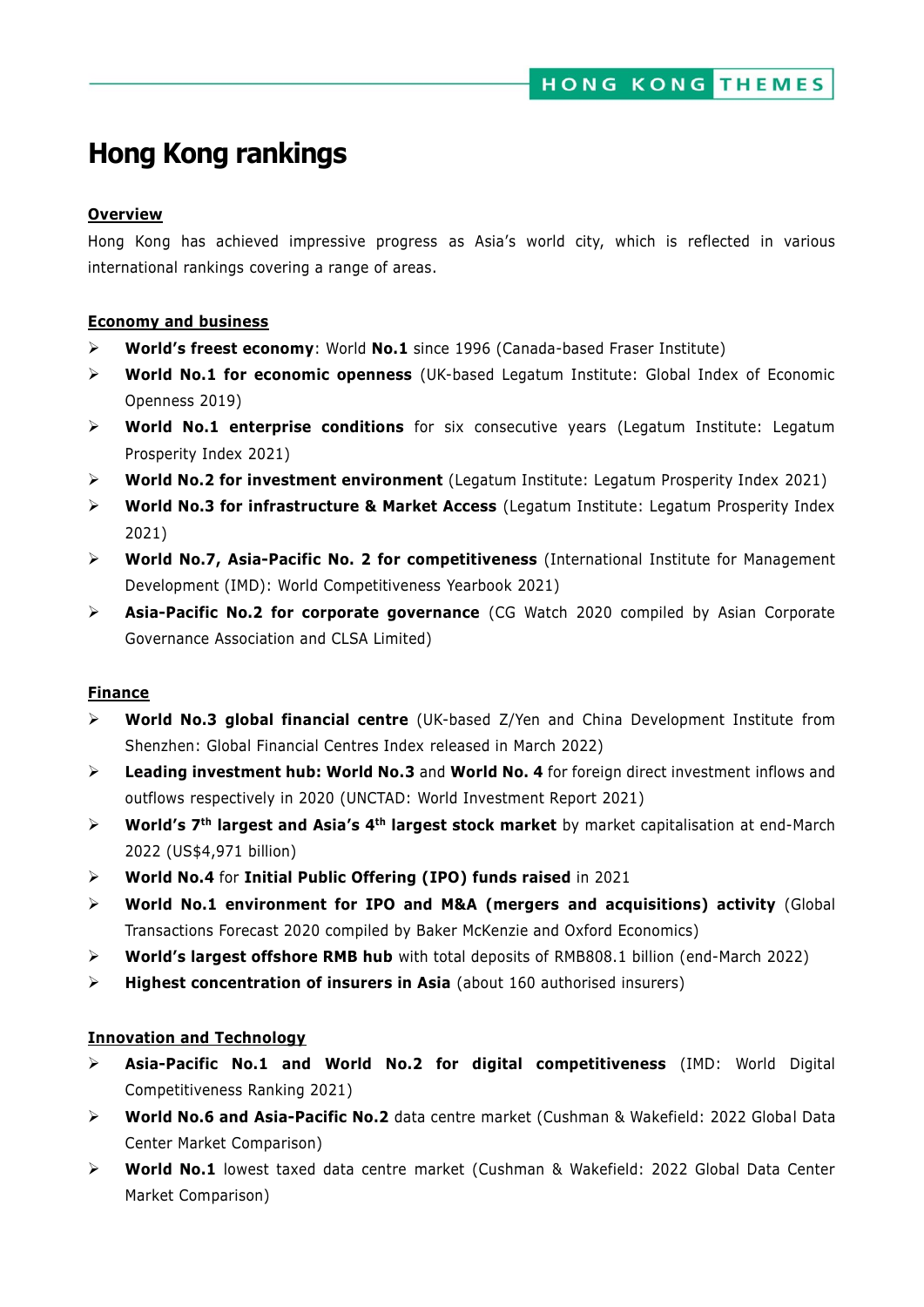- **World No.3 and Asia-Pacific No.1** hub for development of new technology (Smart Centres Index by UK-based Z/Yen released in May 2022)
- **Asia-Pacific No.2 and World No.3 for digital intelligence** (Digital Intelligence Index 2020 complied by US-based The [Fletcher School at Tufts University](https://www.facebook.com/fletcherschool/?fref=mentions&__xts__%5B0%5D=68.ARBcTLwdzOlpJ-8oplIuAxkF4v0dlM6z3GNtrUF0tKkZHqp3rpJLoDniVLXMNnZTVV-iaTU9zq_Qlq2IQ9G1uG7VY_1ztj-6QjSliuvqBtNjcmWRskHMgg2a64pSeg5N4ZeZLqG3dV_ztDrHrstTLLTc5MNnYu3au5DzqtYjopY9c3YbFsIpLCXdOYzmBD6p0FF0m6E9QujKHAhSaff607KWu5wS_TJ9rB75hmXID9sZkR4YATln1Qc9tQPdYewGYDyj2_wb9RbIuHiy0wyjosTmECnG95InXDakDbyhoE_iTl8TJ0e6N9SuogvzBBn0ZWmrtCxtK__eeFtyBQdAR_IOLC0_vHFfaPpez6swE6Pxyv9R1e1G8SlGTR3VcezsPt7OLnVE&__tn__=K-R) and Mastercard)
- **South East Asia & Oceania No.5 and World No.14 for innovation performance** (World Intellectual Property Organization: Global Innovation Index 2021)

## **Transport and infrastructure**

- **World No.1 air cargo hub** (Airports Council International: Air Cargo Traffic 2021)
- **World No.2 Airport for immigration service; World No.10 Top Airport** (Skytrax: 2021 Skytrax World Airport Awards)
- **World No.4 international maritime centre** (Xinhua and Baltic Exchange: 2021 Xinhua-Baltic International Shipping Centre Development Index)

## **Education and talent**

- **3 universities in World Top 50 & 2 universities in Top 10 in Asia**: Quacquarelli Symonds (QS) World University Rankings/ Asian University Rankings 2022: HKU (22<sup>nd</sup>/3<sup>rd</sup>), HKUST (34<sup>th</sup>/9<sup>th</sup>) and CUHK (39th in the world)
- **4 universities in World Top 100 & 3 among Top 10 in Asia**: Times Higher Education World University Rankings/ Asia University Rankings 2022: HKU (30<sup>th</sup>/4<sup>th</sup>), CUHK (49<sup>th</sup>/7<sup>th</sup>), HKUST  $(66<sup>th</sup>/9<sup>th</sup>)$  and PolyU  $(91<sup>st</sup>$  in the world)
- **3 universities in World Top 10 most international universities**: Times Higher Education World University Rankings 2022: HKU (1st), HKUST (3rd) and CUHK (9th)
- **3 "young" universities in World Top 10**: The Times Higher Education Young University Rankings 2022: HKUST  $(3<sup>rd</sup>)$ , PolyU  $(5<sup>th</sup>)$  and CityU  $(10<sup>th</sup>)$
- **World Top 10 EMBA programmes**: Financial Times EMBA Ranking 2021: Kellogg-HKUST EMBA programme (No.2); EMBA-Global Asia, delivered jointly by Columbia Business School, London Business School and HKU (No.4). QS EMBA Rankings 2021 (Joint Programmes): Kellogg-HKUST EMBA programme (No.3)
- In 2021, The Economist rated the **HKU's MBA programme No.4 in Asia**.
- **World and Asia No.1 hotel and tourism school**: PolyU's School of Hotel and Tourism Management ranked top for the fifth consecutive year (ShanghaiRanking's Global Ranking of Academic Subjects 2021); and 1<sup>st</sup> in Asia (QS World University Rankings by Subject 2022).
- **EXECT Morld No. 2 and Asia No.1 for dentistry:** HKU's Faculty of Dentistry ranked 2<sup>nd</sup> in the world and 1<sup>st</sup> in Asia in QS World University Rankings by Subject 2022.
- **EXECT Morld No.6 and Asia No.1 for education:** HKU's Faculty of Education ranked 6<sup>th</sup> in Times Higher Education World Rankings by Subject 2022; and 1<sup>st</sup> in Asia in QS World University Rankings by Subject 2022.
- **World No.10 and Asia No.1 for performing arts**: Hong Kong Academy for Performing Arts ranked 10<sup>th</sup> in the world and 1<sup>st</sup> in Asia in QS World University Rankings by Subject 2022.
- **World No***.***10 and Asia No.1 for linguistics**: HKU's Department of Linguistics ranked 10th in the world and 1st in Asia in QS World University Rankings by Subject 2022.
- **Asia No.1 for eight subjects:** Arts and Humanities (HKU), Endocrinology and Metabolism (CUHK), Gastroenterology and Hepatology (CUHK), Microbiology (HKU), Psychiatry/Psychology (HKU) and